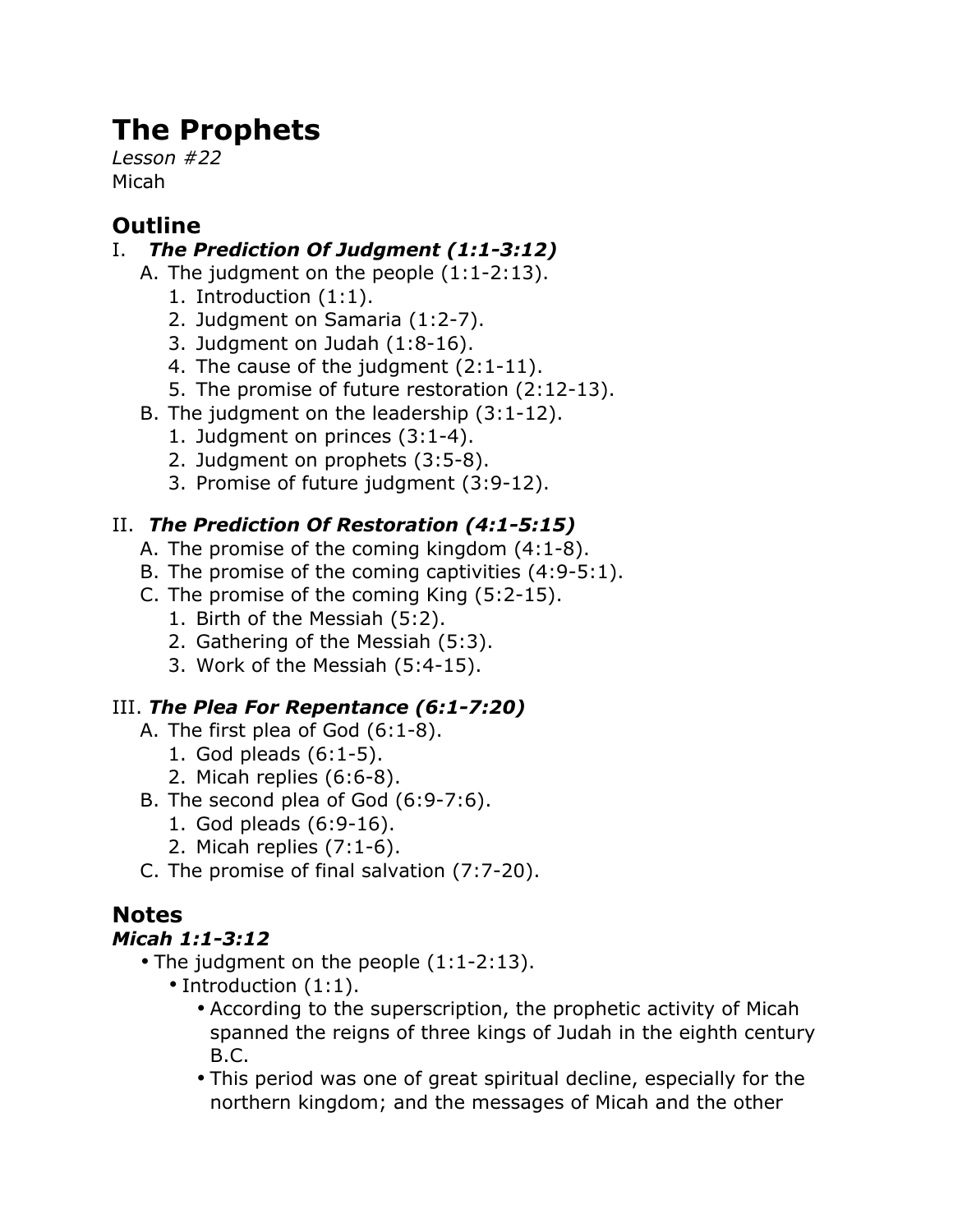eighth-century prophets, with their emphases on social justice and obedience to the laws of the Mosaic covenant, were a refreshing breeze in the arid climate of spiritual ignorance and disobedience.

- The prophecy of Micah was directed primarily toward Samaria and Jerusalem, the capital cities of the northern and southern kingdoms (Israel and Judah).
- Judgment on Samaria (1:2-7).
	- The prophet begins by calling the nations of earth to behold the judgment of the Lord against the people of His wrath and to learn a lesson from this. The "holy temple" is not Jerusalem, but heaven.
	- The figure of speech used in vs. 4 is a figurative illustration of the terribleness of the judgment.
	- The imagery of the harlot appears where the wages Samaria received from the practice of prostitution would be burned. The prostitution referred to is idolatry, which the Old Testament consistently regards as spiritual fornication.
- Judgment on Judah (1:8-16).
	- Because of the terrible judgment to come on Samaria the prophet would lament and wail in the dirge-like utterance characteristic of oriental peoples in times of great grief.
	- Micah realized that the wounds of Samaria were incurable; she had gone beyond hope of redemption. The sins and the consequent judgment of Samaria have reached to Jerusalem.
	- In a unique and mournful dirge, the prophet pictures the desolation that is to sweep the country. Making a play on the names of villages and towns in the section of the country about him, he expresses his grief in a series of puns.
- Cause of the judgment (2:1-11).
	- The judgment announced in the previous chapter is made necessary by the arrogance and wickedness of the rulers and the wealthy class who possess the ability to oppress the poor.
	- Instead of walking arrogantly as in the past, they will now be humbled because of the disaster God will bring upon them. The Assyrians were pressing westward, carrying destruction in their wake.
	- The great men and the false prophets accuse the true prophets of preaching misfortune and denunciations, pointing constantly to judgment. They want the true prophets to stop prophesying!
	- God's words are intended for the good of the people; however, they do good only to those who walk in them.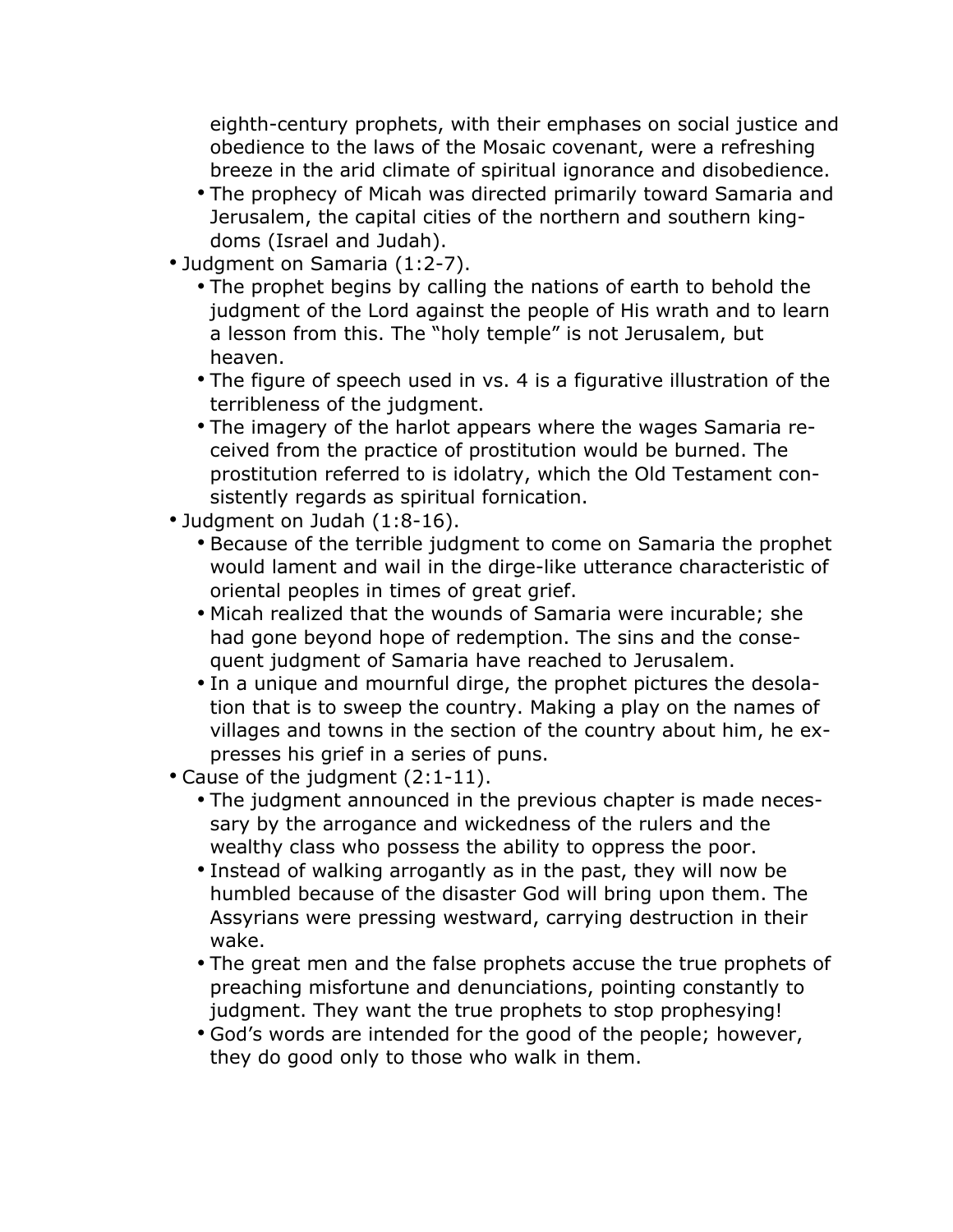- Promise of future restoration (2:12-13).
	- Although the people will be cast out of their land and perish for their sins, God will bring back the faithful remnant. "Jacob" and "the remnant of Israel" stand for all who those of the ten tribes and the tribe of Judah who will return.
	- Although they are just a remnant, the noise of their rejoicing will be like that of a great multitude of men.
	- "The breaker is come up" is thought to be the Messiah who breaks down the wall of sin that separated them from the Lord. As they go out their King, the Messiah, leads them.
- The judgment on the leadership (3:1-12).
	- Judgment on princes (3:1-4).
		- This prophecy, which serves as the background and introduction of the great Messianic message of chapters 4-5, presents a contrast between the old and the new, the present and the future.
		- Instead of administering justice, the rulers pull the skin off the people and cut the flesh from off the bones. As they have sown, so will they reap. They have destroyed the people without mercy, and so without mercy will their destruction come.
	- Judgment on prophets (3:5-8).
		- The false prophets have likewise made their contribution to the miserable condition of the nation. They cry "Peace," creating in the people a sense of security when there is neither peace nor security.
		- Covering the lip was probably an expression used of trouble and shame, for there was no answer from God. God refuses to reveal His will to any who will not hear or see.
	- Promise of future judgment (3:9-12).
		- At this point the prophet reaches the climax of his prophecies of doom. He lays the blame for the coming judgment at the feet of the rulers, prophets and priests.
		- Instead of fulfilling the position and mission for which they were appointed, they had acted in a completely opposite manner.
		- The people had a kind of trust, but one devoid of obedience to God. Micah includes the destruction of the temple, the visible sign of God's presence, in his prophecy. The symbol of the people's empty religion would perish.

#### *Micah 4:1-5:15*

- The promise of the coming kingdom (4:1-8).
	- "In the last days" always refers to the time of the Messiah. It points to the end of the Jewish age and the introduction of the new era under the spiritual ruler.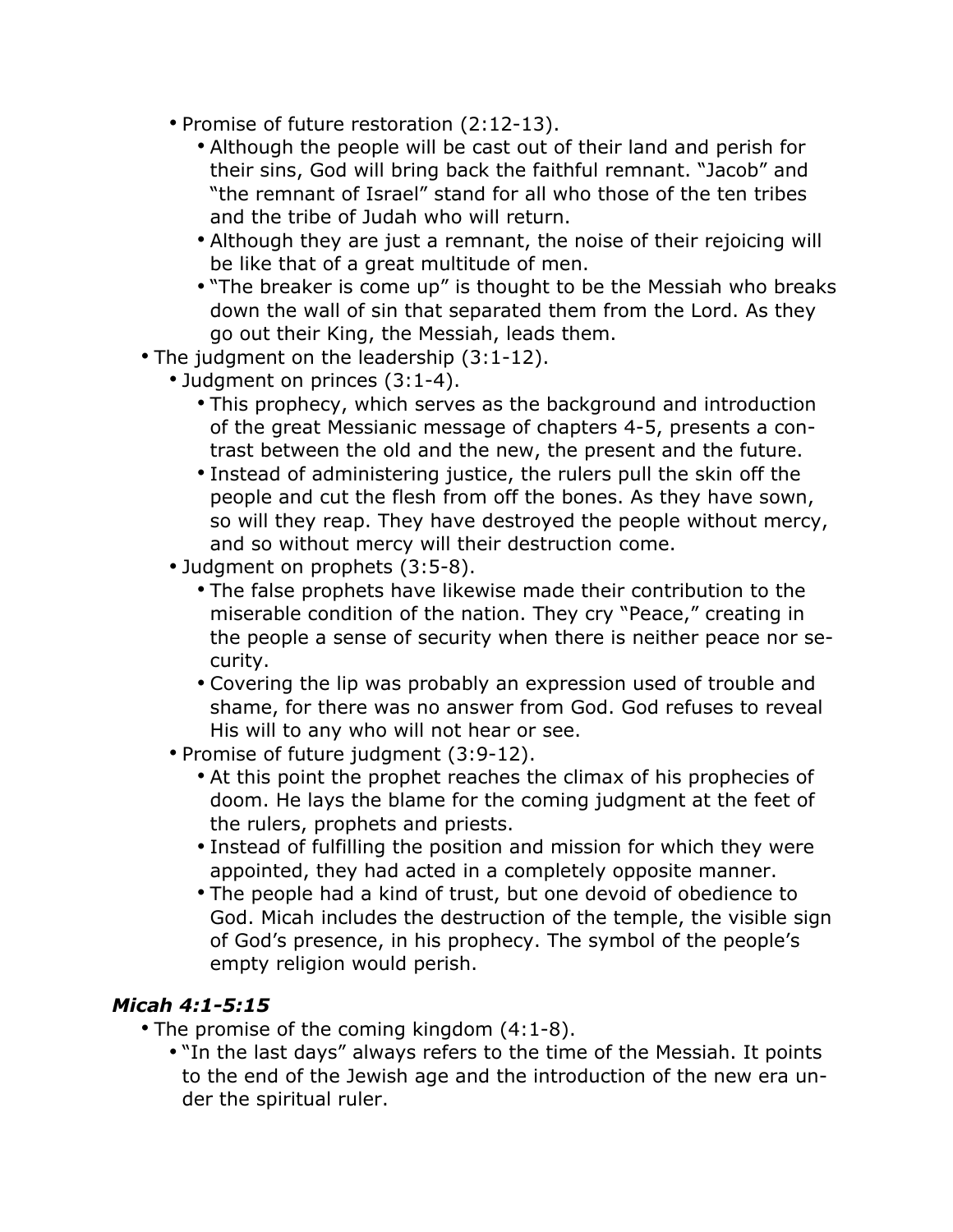- God's spiritual temple would be at the head, or above all other powers. It would be permanently established, never to be destroyed (cf. Daniel 2:44; 7:13-14; Hebrews 12:28). The new Zion would be the stronghold and center of worship for people of all nations.
- In this new society of many peoples and nations who respected the word and law of the Lord, God would be the arbiter and judge in all matters. It would also be characterized by peace among its inhabitants. The kingdom would not be established, defended or extended by carnal weapons and means.
- The lame ones will be the remnant of the redeemed, the elect under Christ according to divine grace (Romans 11:5). They will become a strong nation which will not be brought to an end.
- The promise of the coming captivities (4:9-5:1).
	- At this point the prophet interrupts his message of the Messianic hope to consider the present, the immediate future of the nation and the captivity that would precede the Messianic rule.
	- The people who have dwelt in Zion will now dwell in the field, away from the protection of the walled city, with neither walls nor covering to protect. The prophet names the captor as Babylon.
	- "Gather thyself in troops" shows that Jerusalem, so renowned for its hostility toward the less fortunate, is to suffer siege because of its wrongdoing.
- The promise of the coming King (5:2-15).
	- Birth of the Messiah (5:2).
		- Ephrathah is the ancient name of Bethlehem (Genesis 35:16, 19; 48:7; Ruth 4:11) and distinguishes it from other towns named Bethlehem (cf. Joshua 19:15). Its use identifies the town in which David was born (1 Samuel 17:12), thus establishing a connection between the Messianic King and David.
		- "Everlasting" indicates more than that He descends from an ancient lineage; it relates Him to God, the eternal One. His rule reaches back into eternity.
	- Gathering of the Messiah (5:3).
		- Because a ruler will eventually come to deliver Israel, God will give her up only temporarily. Israel will enter a period of absolute abandonment by God because of her sin (1:5-6; 2:1-5; 3:4, 9-12; 4:10; 6:9-16), but a ruler will come who will end the period of Israel's estrangement; therefore Israel will be given up only until that time (cf. Isaiah 66:4-8).
		- The radiant woman in Revelation 12:1-6 is the remnant of the spiritually faithful through whom Christ came, fulfilling the prophecies of Micah and Isaiah. Under this ruler the remnant of the ruler's brethren would return to the Lord.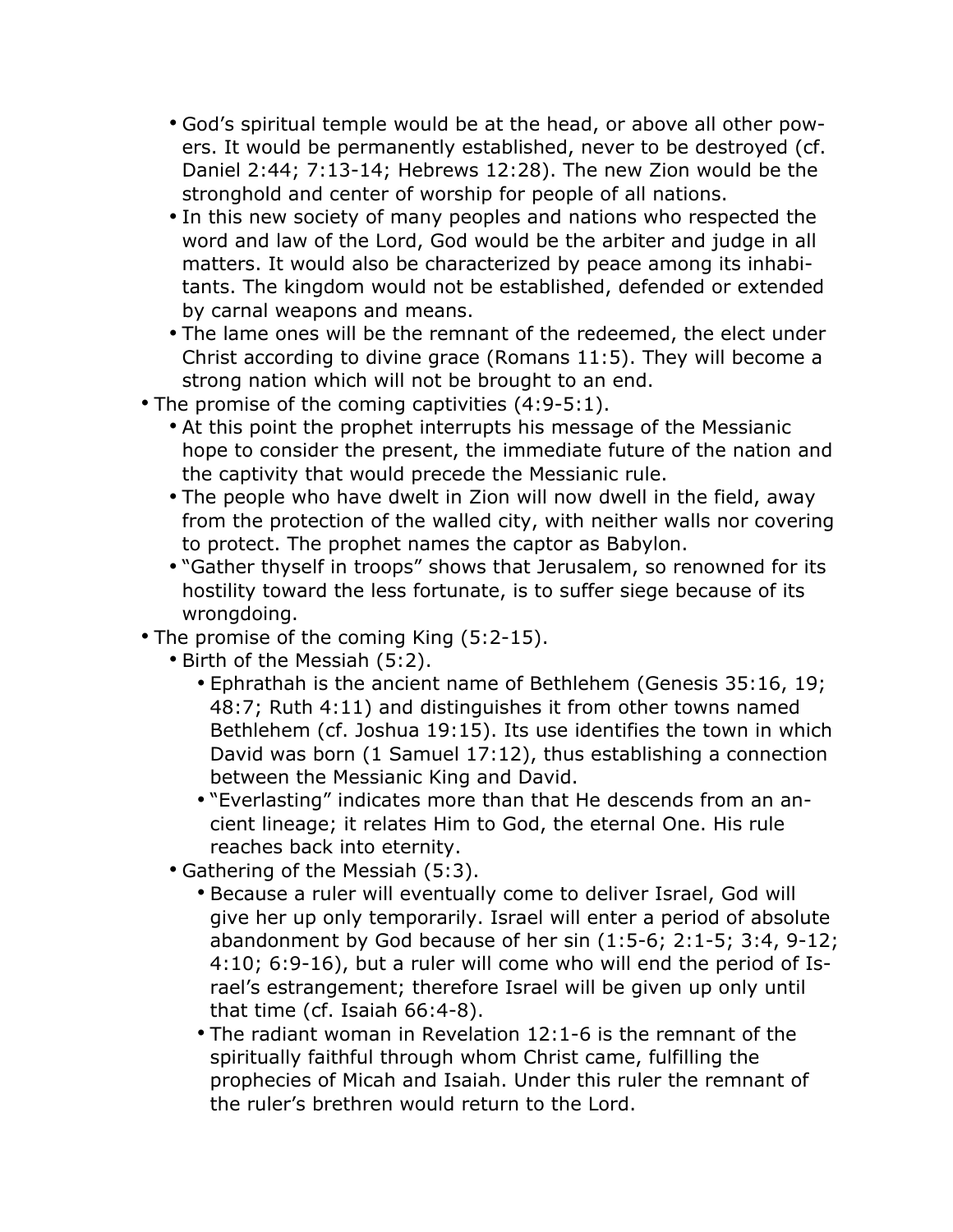- Work of the Messiah (5:4-15).
	- As a divine provider He will supply all their needs. His greatness will be recognized from one end of the earth to the other. The peace of this new Israel will be in Him (cf. Isaiah 9:6; Ephesians  $2:14$ ).
	- They will be able to tread their enemies underfoot, conquering and overcoming them by the spiritual strength provided through their relationship to God.
	- The cutting off of the horses and chariots indicates that in the Messianic kingdom these symbols of force and war will have no place. Witchcraft, magic and sorcery would also be abolished.

#### *Micah 6:1-7:20*

- The first plea of God (6:1-8).
	- God pleads (6:1-5).
		- Micah calls the nation to come before God in a court of law. As the mountains and hills have witnessed the whole of Israel's history, so now God calls upon the nation to present their cause before these as before a jury.
		- Israel has fallen away and he must now tell why. God has done His people no harm, only good. God then gives several instances of His goodness to His people. No one can find anything of which He could be faulted.
	- Micah replies (6:6-8).
		- The people are convicted before the Lord and recognize their guilt. Micah personifies the nation as an individual and addresses God in search for a solution to their sinful condition.
		- They have forgotten the law of their God so far that they are ignorant of how to approach Him. It is ironic that the people are willing to do anything except what God requires. Sacrifices such as these are not what God wants. Vs. 8 is considered by many to be one of the most comprehensive and all-embracing statements in the Old Testament.
- The second plea of God (6:9-7:6).
	- God pleads (6:9-16).
		- "Crieth unto the city" signifies the cry of alarm heard when disaster threatens a city. Micah adds that it is wise to fear God's name.
		- In the absence of basic honesty corruption prevailed. The real judgment would be against their heart, which was very far from God and righteousness.
		- Such wickedness and corruption cannot go unpunished. Her grievous wound is the complete desolation that God will bring upon her because of her sins.